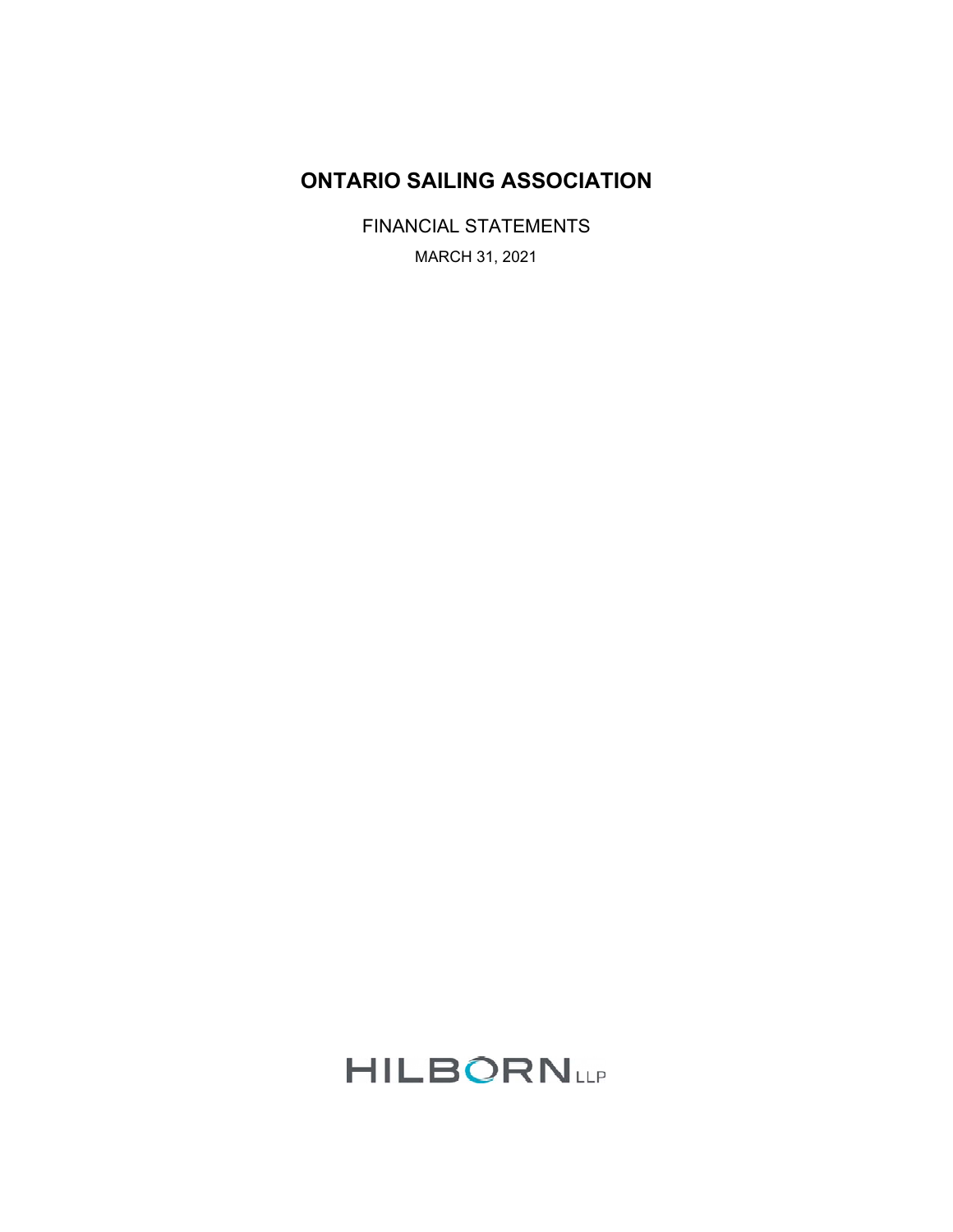# **HILBORN**

#### **Independent Auditor's Report**

To the Members of the Ontario Sailing Association

#### **Opinion**

We have audited the financial statements of the Ontario Sailing Association (the "Association"), which comprise the statement of financial position as at March 31, 2021, and the statements of revenues and expenses operating fund, revenues and expenses - restricted funds, changes in net assets, and cash flows for the year then ended, and notes to the financial statements, including a summary of significant accounting policies*.*

In our opinion, the accompanying financial statements present fairly, in all material respects, the financial position of the Association as at March 31, 2021, and the results of its operations and its cash flows for the year then ended in accordance with Canadian accounting standards for not-for-profit organizations.

#### **Basis for Opinion**

We conducted our audit in accordance with Canadian generally accepted auditing standards. Our responsibilities under those standards are further described in the Auditor's Responsibilities for the Audit of the Financial Statements section of our report. We are independent of the Association in accordance with the ethical requirements that are relevant to our audit of the financial statements in Canada, and we have fulfilled our other ethical responsibilities in accordance with these requirements. We believe that the audit evidence we have obtained is sufficient and appropriate to provide a basis for our opinion.

#### **Responsibilities of Management and Those Charged with Governance for the Financial Statements**

Management is responsible for the preparation and fair presentation of the financial statements in accordance with Canadian accounting standards for not-for-profit organizations, and for such internal control as management determines is necessary to enable the preparation of financial statements that are free from material misstatement, whether due to fraud or error.

In preparing the financial statements, management is responsible for assessing the ability of the Association to continue as a going concern, disclosing, as applicable, matters related to going concern and using the going concern basis of accounting unless management either intends to liquidate the Association or to cease operations, or has no realistic alternative but to do so.

Those charged with governance are responsible for overseeing the financial reporting process of the Association.

#### **Auditor's Responsibilities for the Audit of the Financial Statements**

Our objectives are to obtain reasonable assurance about whether the financial statements as a whole are free from material misstatement, whether due to fraud or error, and to issue an auditor's report that includes our opinion. Reasonable assurance is a high level of assurance, but is not a guarantee that an audit conducted in accordance with Canadian generally accepted auditing standards will always detect a material misstatement when it exists. Misstatements can arise from fraud or error and are considered material if, individually or in the aggregate, they could reasonably be expected to influence the economic decisions of users taken on the basis of the financial statements.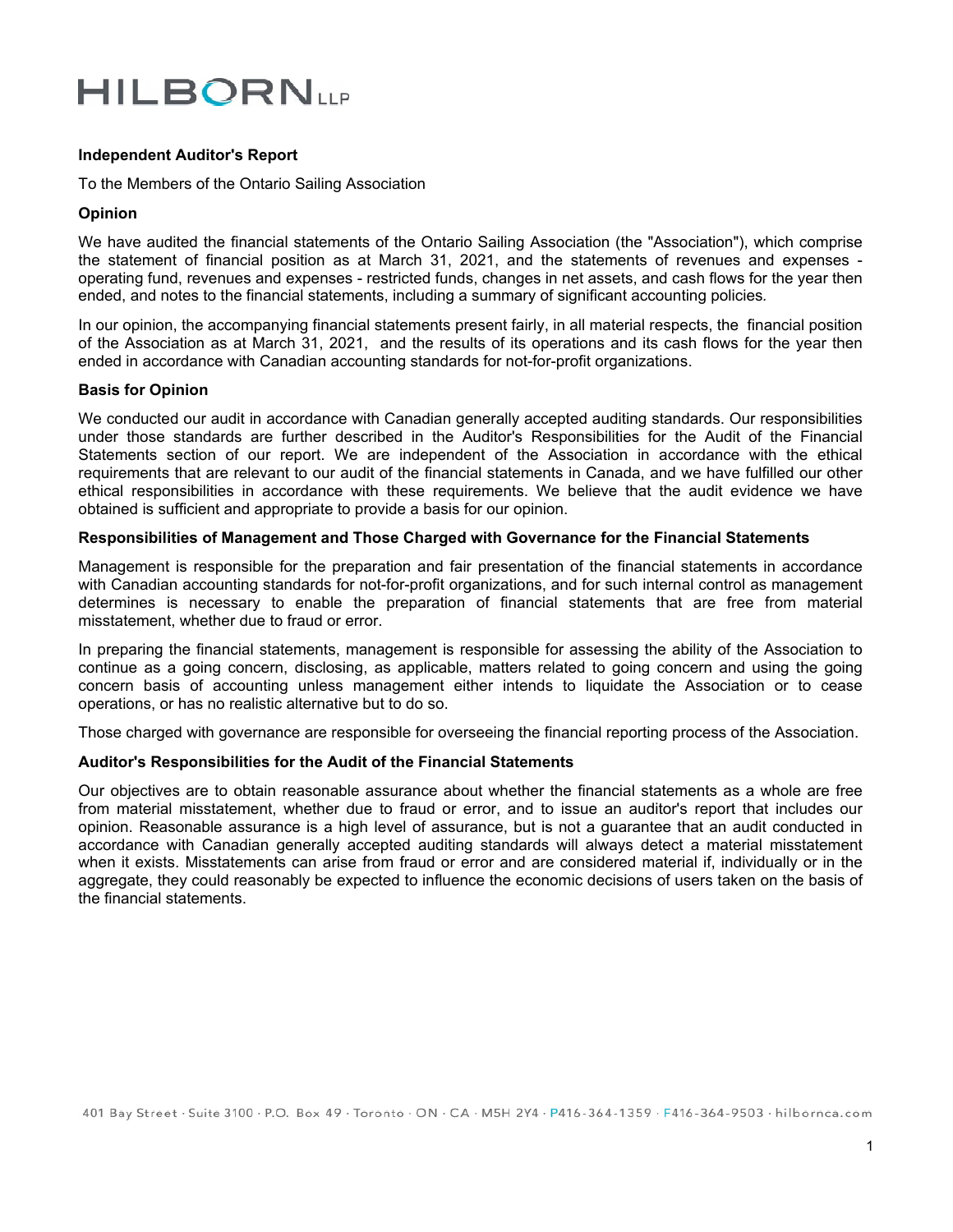# **HILBORNLLP**

#### **Independent Auditor's Report (continued)**

#### **Auditor's Responsibilities for the Audit of the Financial Statements (continued)**

As part of an audit in accordance with Canadian generally accepted auditing standards, we exercise professional judgment and maintain professional skepticism throughout the audit. We also:

- Identify and assess the risks of material misstatement of the financial statements, whether due to fraud or error, design and perform audit procedures responsive to those risks, and obtain audit evidence that is sufficient and appropriate to provide a basis for our opinion. The risk of not detecting a material misstatement resulting from fraud is higher than for one resulting from error, as fraud may involve collusion, forgery, intentional omissions, misrepresentations, or the override of internal control.
- Obtain an understanding of internal control relevant to the audit in order to design audit procedures that are appropriate in the circumstances, but not for the purpose of expressing an opinion on the effectiveness of the internal control of the Association.
- Evaluate the appropriateness of accounting policies used and the reasonableness of accounting estimates and related disclosures made by management.
- Conclude on the appropriateness of management's use of the going concern basis of accounting and, based on the audit evidence obtained, whether a material uncertainty exists related to events or conditions that may cast significant doubt on the ability of the Association to continue as a going concern. If we conclude that a material uncertainty exists, we are required to draw attention in our auditor's report to the related disclosures in the financial statements or, if such disclosures are inadequate, to modify our opinion. Our conclusions are based on the audit evidence obtained up to the date of our auditor's report. However, future events or conditions may cause the Association to cease to continue as a going concern.
- Evaluate the overall presentation, structure and content of the financial statements, including the disclosures, and whether the financial statements represent the underlying transactions and events in a manner that achieves fair presentation.

We communicate with those charged with governance regarding, among other matters, the planned scope and timing of the audit and significant audit findings, including any significant deficiencies in internal control that we identify during our audit.

We also provide those charged with governance with a statement that we have complied with relevant ethical requirements regarding independence, and to communicate with them all relationships and other matters that may reasonably be thought to bear on our independence, and where applicable, related safeguards.

Hilborn LLP

Toronto, Ontario Chartered Professional Accountants August 13, 2021 Licensed Public Accountants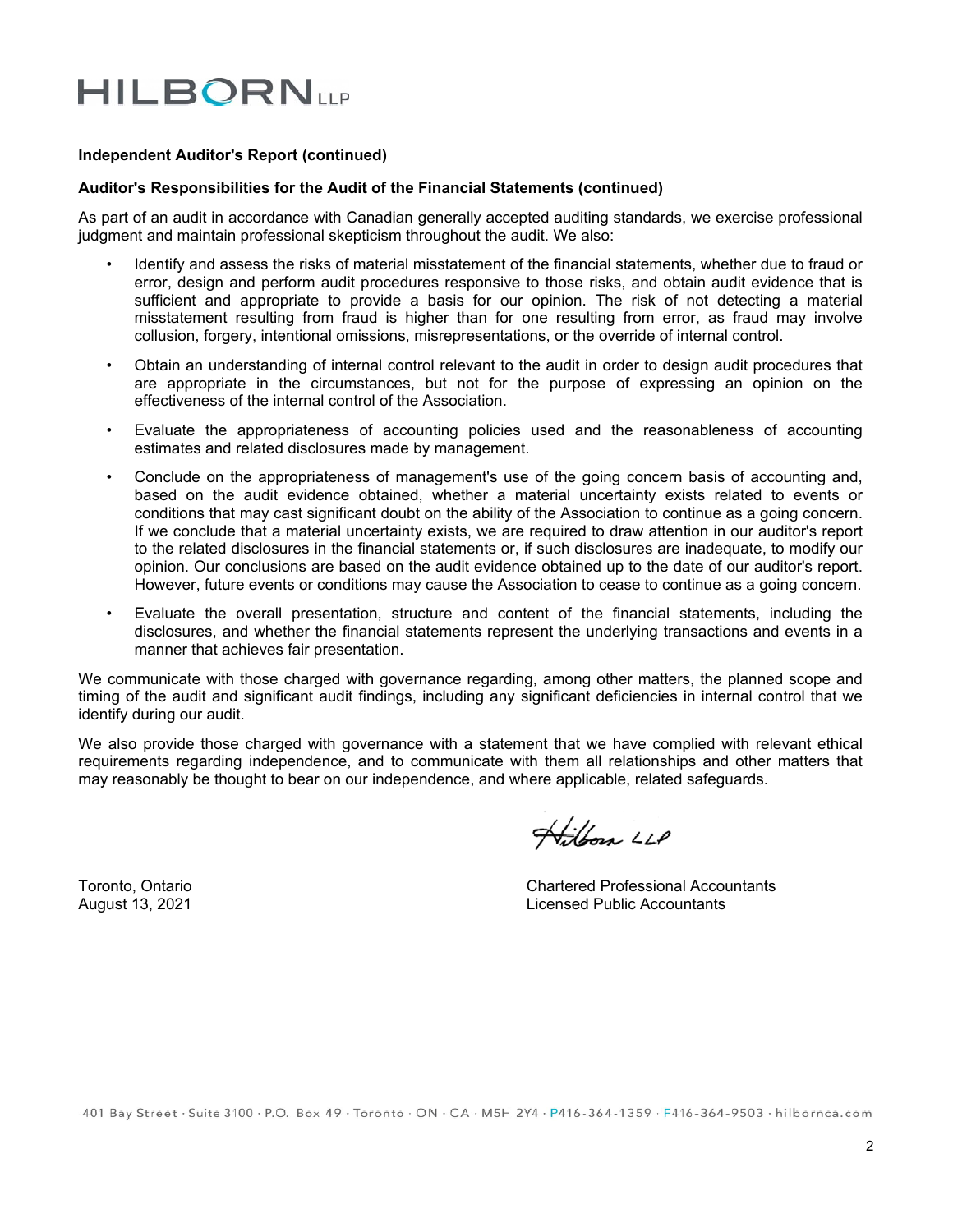### **Statement of Financial Position**

| March 31                                                                                                                  | 2021<br>\$                            | 2020<br>\$                             |
|---------------------------------------------------------------------------------------------------------------------------|---------------------------------------|----------------------------------------|
| <b>ASSETS</b>                                                                                                             |                                       |                                        |
| <b>Current assets</b><br>Cash and short term investments (note 3)<br>Accounts receivable<br>Inventory<br>Prepaid expenses | 663,019<br>83,672<br>11,776<br>12,667 | 478,517<br>126,146<br>11,211<br>10,663 |
|                                                                                                                           | 771,134                               | 626,536                                |
| Restricted investments (note 4)<br>Capital assets (note 5)                                                                | 130,144<br>160,081                    | 120,299<br>217,310                     |
|                                                                                                                           | 1,061,359                             | 964,145                                |
| <b>LIABILITIES</b>                                                                                                        |                                       |                                        |
| <b>Current liabilities</b><br>Accounts payable and accrued liabilities<br>Deferred revenue (note 6)                       | 31,383<br>198,781                     | 127,570<br>196,595                     |
|                                                                                                                           | 230,164                               | 324,168                                |
| Loan payable (note 10)                                                                                                    | 40,000                                |                                        |
|                                                                                                                           | 270,164                               | 324,165                                |
| <b>NET ASSETS</b>                                                                                                         |                                       |                                        |
| Net assets invested in capital assets                                                                                     | 160,081                               | 217,310                                |
| Unrestricted net assets                                                                                                   | 500,970                               | 302,371                                |
| Restricted funds (note 1(a))                                                                                              | 130,144                               | 120,299                                |
|                                                                                                                           | 791,195                               | 639,980                                |
|                                                                                                                           | 1,061,359                             | 964,145                                |

The accompanying notes are an integral part of these financial statements

Approved on behalf of the Board:

Director

Olgen

Director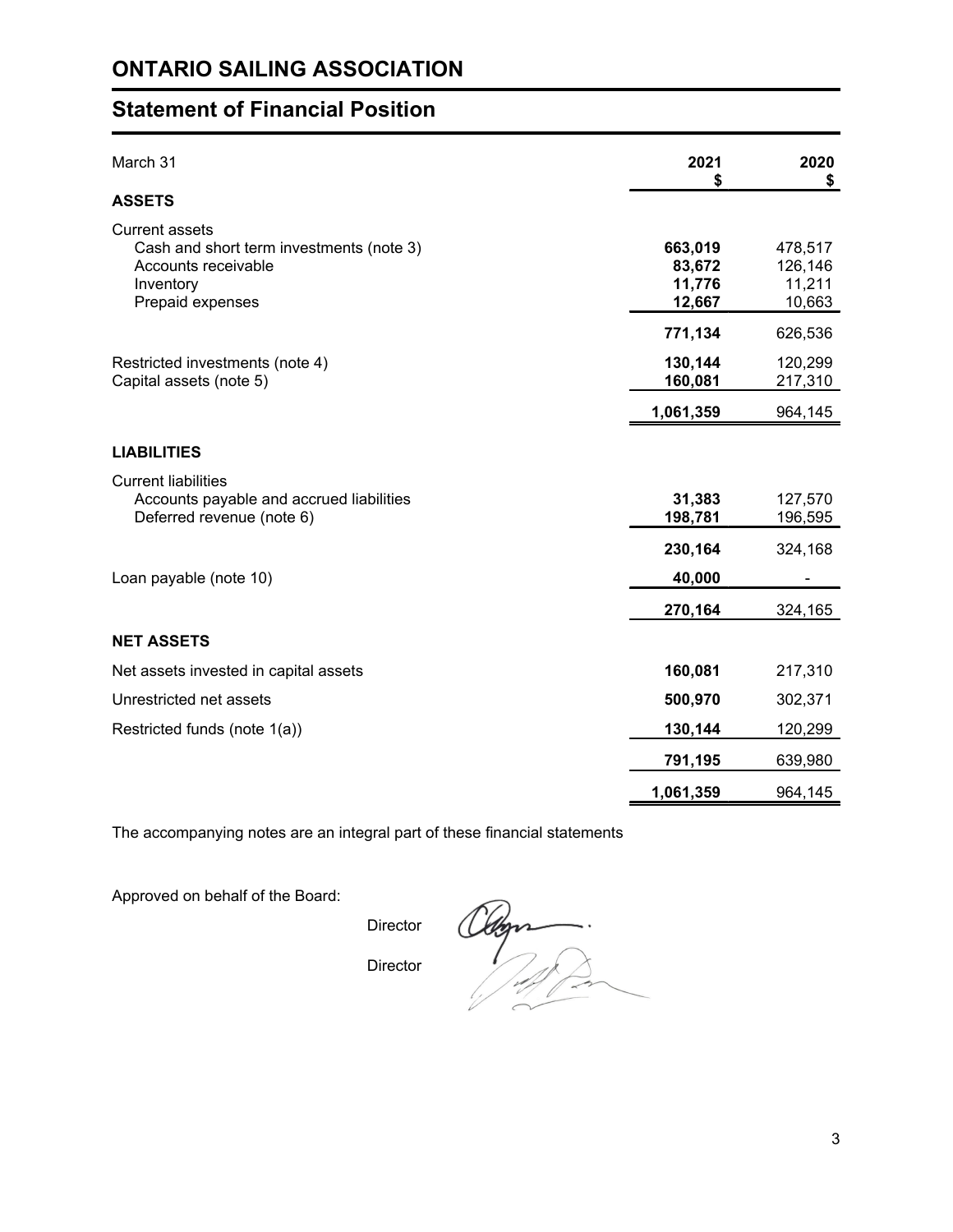### **Statement of Revenues and Expenses - Operating Fund**

| Year ended March 31                                                                                                                                                                                             | 2021<br>S                                                                  | 2020<br>\$                                                       |
|-----------------------------------------------------------------------------------------------------------------------------------------------------------------------------------------------------------------|----------------------------------------------------------------------------|------------------------------------------------------------------|
| Revenues<br>Administration (note 8)<br>Membership<br>Leadership development<br>Participation development<br>Athlete development<br>Government assistance (note 10)<br>Gain (loss) on disposal of capital assets | 208,663<br>196,249<br>191,613<br>50,026<br>232,595<br>164,803<br>(13, 434) | 60,651<br>329,426<br>254,233<br>202,457<br>294,664<br>9,630      |
| <b>Expenses</b><br>Administration (schedule 1)<br>Membership (schedule 2)<br>Leadership development (schedule 3)<br>Participation development (schedule 4)<br>Athlete development (schedule 5)                  | 1,030,515<br>360,020<br>117,009<br>176,022<br>72,236<br>163,858            | 1,151,061<br>320,268<br>189,345<br>176,527<br>158,743<br>297,541 |
| Excess of revenues over expenses for year                                                                                                                                                                       | 889,145<br>141,370                                                         | 1,142,424<br>8,637                                               |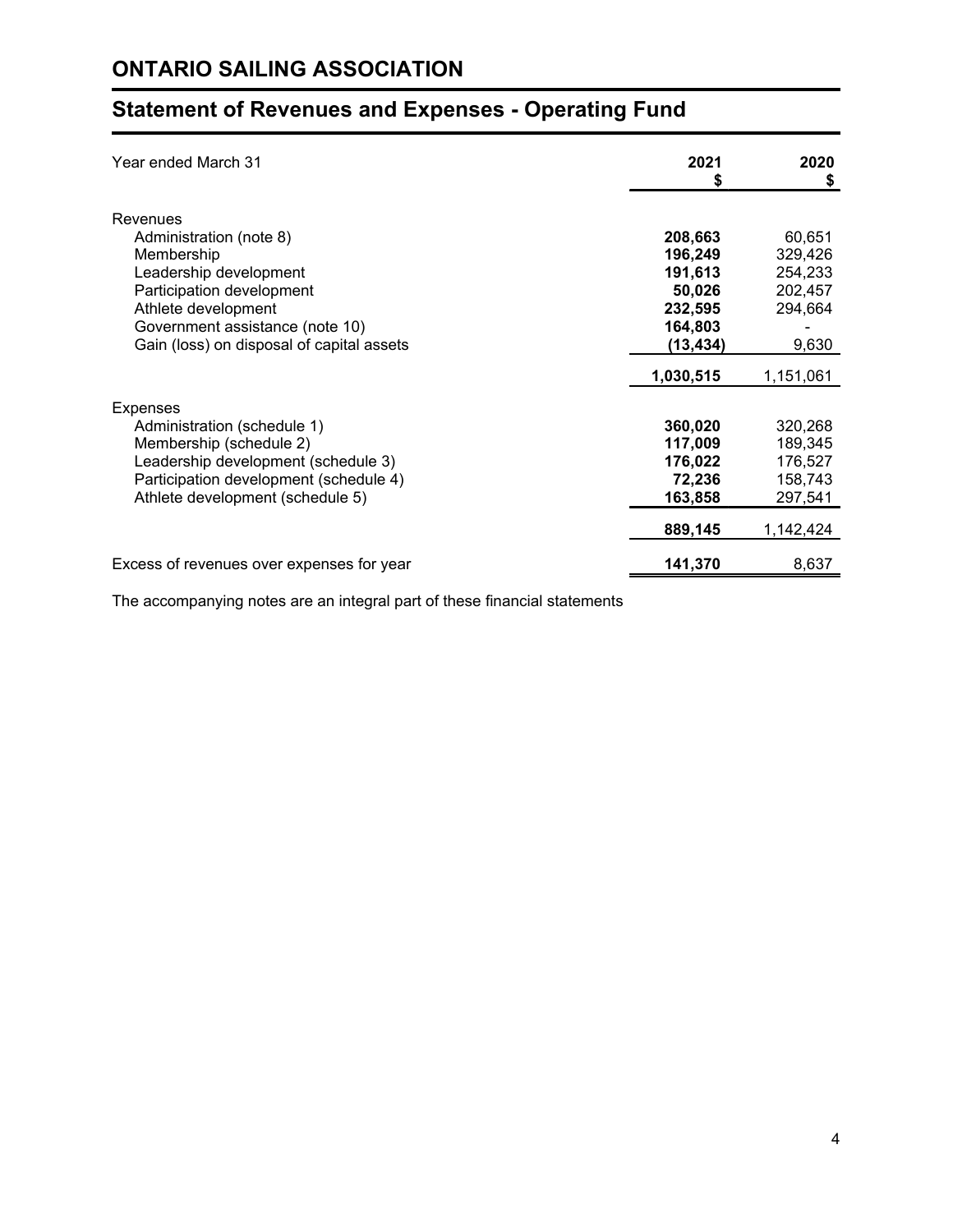### **Statement of Revenue and Expenses - Restricted Funds**

#### Year ended March 31

|                                              | General<br><b>Restricted</b><br><b>Fund</b><br>\$ | Hans<br>Fogh<br><b>Fund</b><br>\$ | <b>Alice</b><br><b>Boston</b><br><b>Fund</b><br>\$ | <b>Council of</b><br><b>Commodores</b><br>\$ | 2021<br>Total<br>\$ | 2020<br><b>Total</b><br>\$ |
|----------------------------------------------|---------------------------------------------------|-----------------------------------|----------------------------------------------------|----------------------------------------------|---------------------|----------------------------|
| Revenues<br>Interest<br>Contributions        |                                                   | 402                               | 233                                                | 10,725                                       | 635<br>10,725       | 841<br>13,025              |
|                                              |                                                   | 402                               | 233                                                | 11,000                                       | 11,635              | 13,866                     |
| <b>Expenses</b><br><b>Distributions</b>      | ۰                                                 |                                   |                                                    | 1,515                                        | 1,515               | 6,825                      |
| Excess of revenues over<br>expenses for year |                                                   | 402                               | 233                                                | 9,210                                        | 9,845               | 7,041                      |
| Net assets, beginning of year                | 50                                                | 66,351                            | 18,270                                             | 35,628                                       | 120,299             | 113,258                    |
| Net assets, end of year (note 4)             | 50                                                | 66,753                            | 18,503                                             | 44,838                                       | 130,144             | 120,299                    |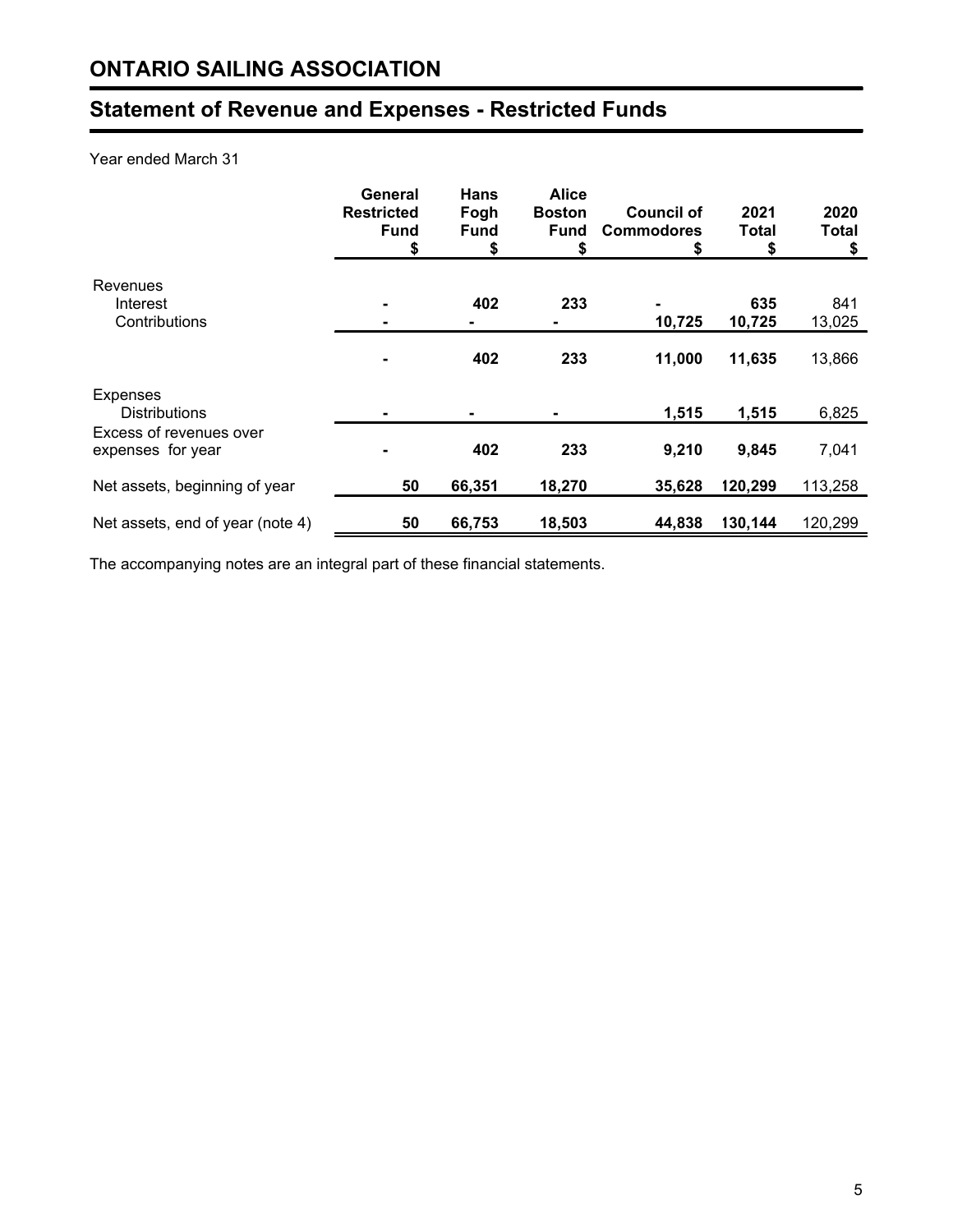### **Statement of Changes in Net Assets**

#### Year ended March 31

|                                                              |                                             | <b>Unrestricted</b>                                  |                                        |                            |
|--------------------------------------------------------------|---------------------------------------------|------------------------------------------------------|----------------------------------------|----------------------------|
|                                                              | <b>Invested in</b><br><b>Capital Assets</b> | for<br><b>Operations</b><br>S                        | <b>Restricted</b><br><b>Funds</b><br>5 | Total<br>2021<br>\$        |
| Balance, beginning of year                                   | 217,310                                     | 302,371                                              | 120,299                                | 639,980                    |
| Excess of revenues over expenses                             |                                             | 141,370                                              | 9,845                                  | 151,215                    |
| Decrease in capital assets                                   | (57, 230)                                   | 57,230                                               |                                        |                            |
| Balance, end of year                                         | 160,081                                     | 500,970                                              | 130,144                                | 791,195                    |
|                                                              | Invested in<br><b>Capital Assets</b>        | <b>Unrestricted</b><br>for<br><b>Operations</b><br>5 | <b>Restricted</b><br><b>Funds</b>      | <b>Total</b><br>2020<br>\$ |
| Balance, beginning of year                                   | 172,106                                     | 338,938                                              | 113,258                                | 624,302                    |
| Excess of revenues over expenses<br>(expenses over revenues) |                                             | 8,637                                                | 7,041                                  | 15,678                     |
| Increase in capital assets                                   | 45,204                                      | (45, 204)                                            |                                        |                            |
| Balance, end of year                                         | 217,310                                     | 302,371                                              | 120,299                                | 639,980                    |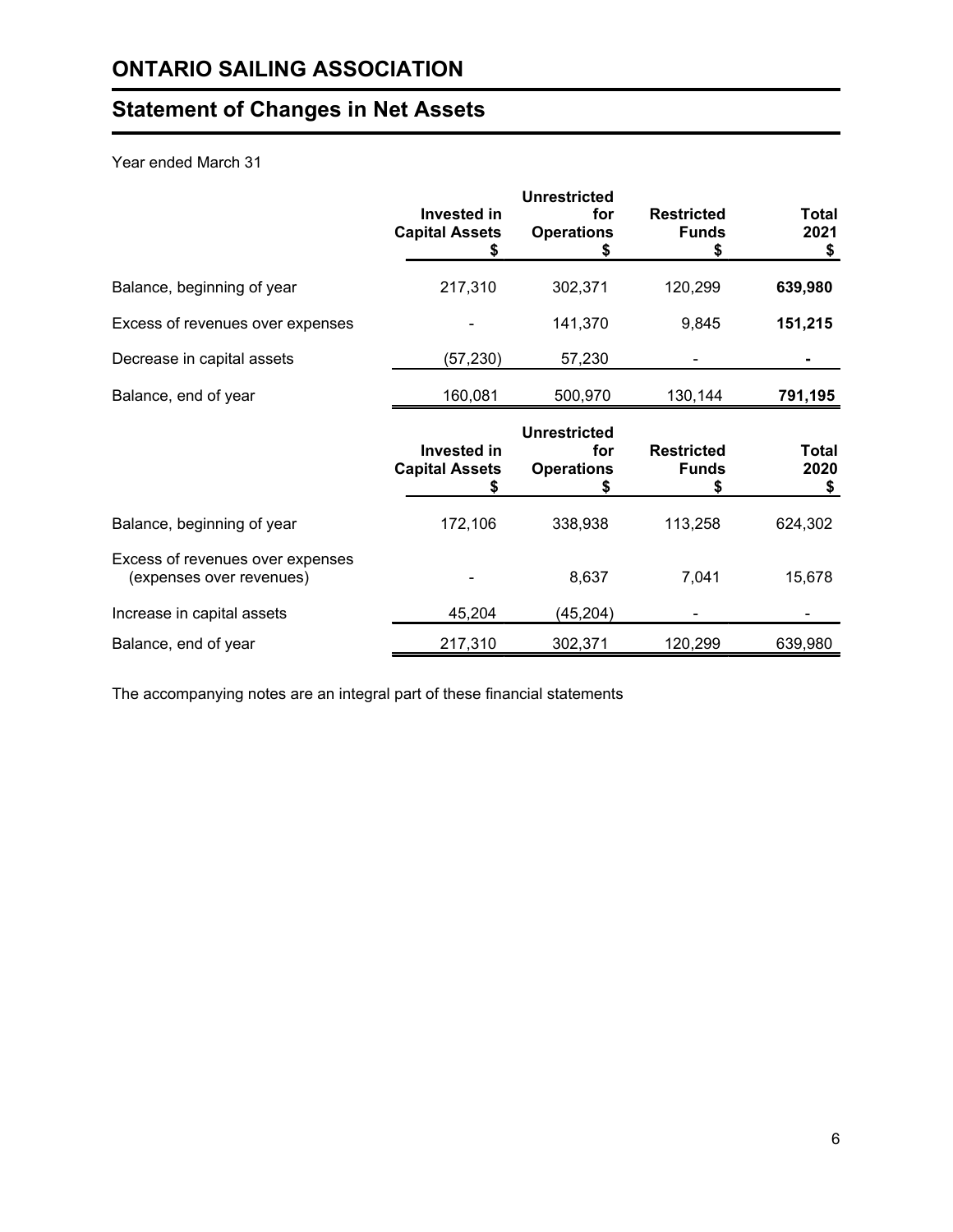### **Statement of Cash Flows**

| Year ended March 31                                                                                                                                     | 2021                 | 2020<br>S.                      |
|---------------------------------------------------------------------------------------------------------------------------------------------------------|----------------------|---------------------------------|
| Cash flows from operating activities<br>Excess of revenues over expenses for year<br>Adjustments to determine net cash provided by operating activities | 151,215              | 15,678                          |
| Gain (loss) on disposal of capital assets<br>Amortization of capital assets                                                                             | 13,434<br>66,696     | (9,630)<br>68,879               |
| Change in non-cash working capital items                                                                                                                | 231,345              | 74,927                          |
| Decrease in accounts receivable<br>Increase in inventory                                                                                                | 42,474<br>(565)      | 37,538<br>(5,687)               |
| Increase in prepaid expenses<br>Increase (decrease) in accounts payable and accrued liabilities                                                         | (2,004)<br>(96, 189) | (811)<br>65,969                 |
| Increase (decrease) in deferred revenue                                                                                                                 | 2,186<br>177,247     | (82,830)<br>89,106              |
| Cash flows from investing activities                                                                                                                    |                      |                                 |
| Net purchase of restricted investments<br>Additions to capital assets<br>Proceeds on disposal of capital assets                                         | (9, 845)<br>(22,900) | (7,041)<br>(114, 451)<br>10,000 |
|                                                                                                                                                         | (32,745)             | (111,492)                       |
| Cash flows from financing activities<br>Increase in loan payable (note 10)                                                                              | 40,000               |                                 |
| Net change in cash during the year                                                                                                                      | 184,502              | (22, 386)                       |
| Cash and short term investments, beginning of year                                                                                                      | 478,517              | 500,903                         |
| Cash and short term investments, end of year                                                                                                            | 663,019              | 478,517                         |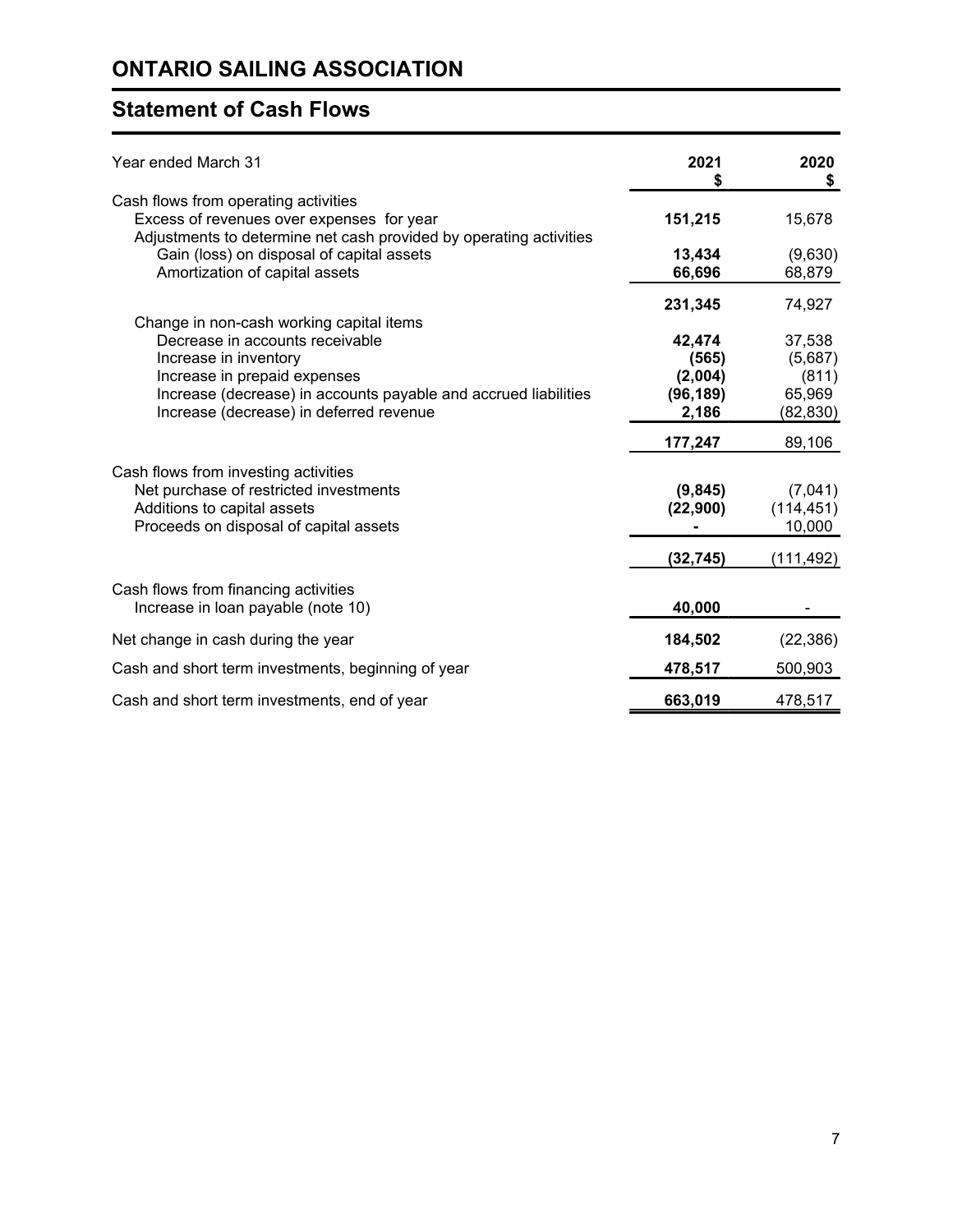### **Schedules to Financial Statements**

#### Year ended March 31

| <b>Schedule of administration</b> |         | <b>Schedule 1</b> |
|-----------------------------------|---------|-------------------|
|                                   | 2021    | 2020              |
|                                   | \$      | \$                |
| <b>Salaries</b>                   | 133,372 | 146,789           |
| <b>Professional fees</b>          | 28,737  | 16,844            |
| Communications                    | 11,403  | 11,634            |
| Insurance                         | 34,991  | 34,123            |
| Meetings                          | 4,302   | 5,008             |
| <b>Facilities</b>                 | 28,386  | 33,832            |
| Telephone                         | 6,863   | 7,559             |
| Other                             | 35,055  | 57,851            |
| Amortization                      | 7,673   | 6,628             |
| COVID-19 relief grants            | 69,238  |                   |
|                                   | 360,020 | 320,268           |
| <b>Schedule of membership</b>     |         | <b>Schedule 2</b> |
|                                   | 2021    | 2020              |
|                                   | \$      | \$                |
| <b>Salaries</b>                   | 77,594  | 70,327            |
| Product cost of goods sold        | 12,211  | 21,160            |
| <b>Participation Fees</b>         | 20,119  | 71,631            |
| Fundraising                       | 6,904   | 8,976             |
| Trade shows and conferences       | 181     | 17,251            |
|                                   |         |                   |
|                                   | 117,009 | 189,345           |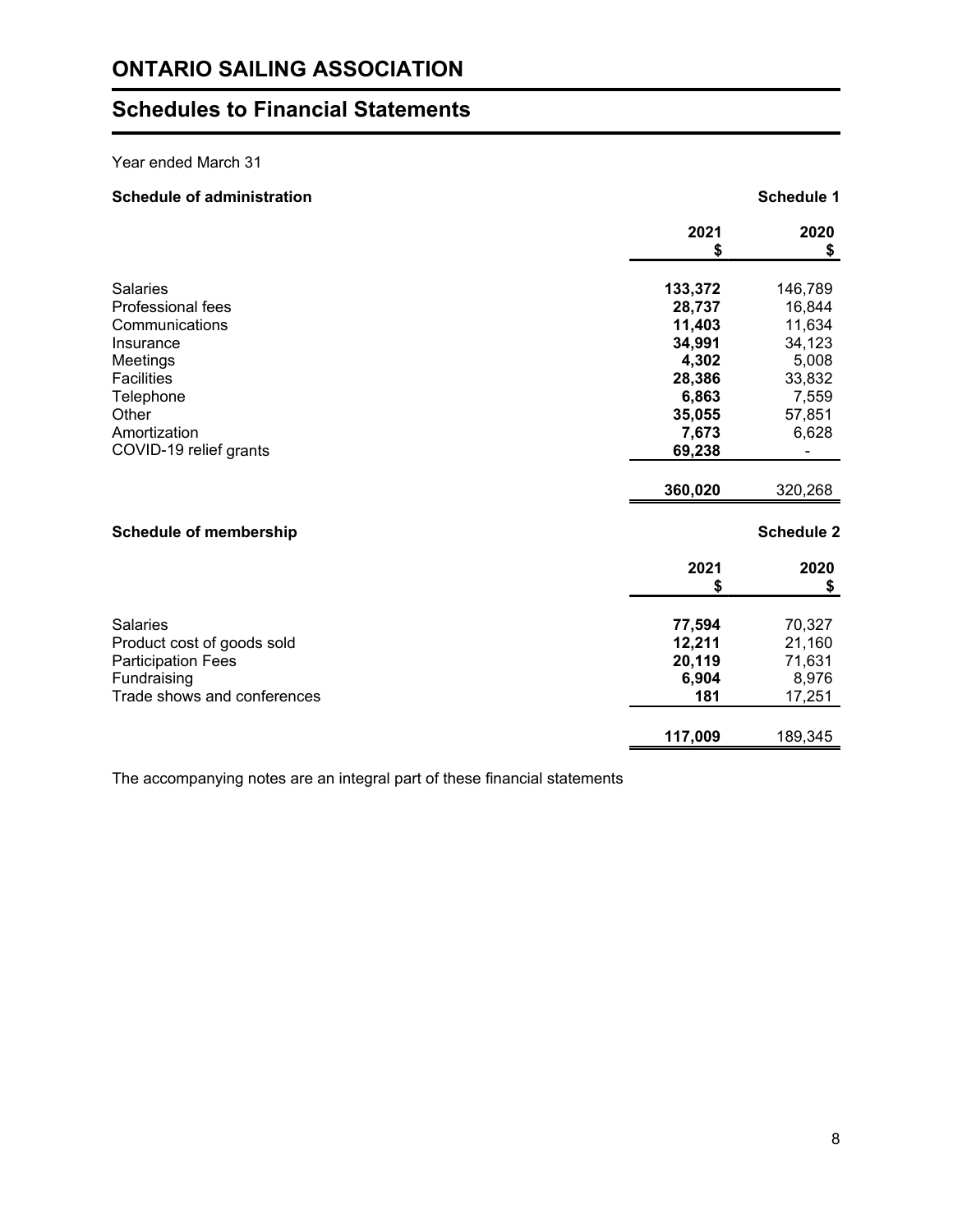### **Schedules to Financial Statements**

#### Year ended March 31

#### Schedule of leadership development expenses **Schedule 3** Schedule 3

|                                                | 2021<br>\$ | 2020<br>\$        |
|------------------------------------------------|------------|-------------------|
| <b>Salaries</b>                                | 116,444    | 93,473            |
| Instructor development program                 | 51,285     | 73,005            |
| Conferences and workshops                      | 4,059      | 6,852             |
| <b>Facilities</b>                              | 4,234      | 3,197             |
|                                                | 176,022    | 176,527           |
| Schedule of participation development expenses |            | <b>Schedule 4</b> |
|                                                | 2021<br>\$ | 2020<br>\$        |
| <b>Salaries</b>                                | 62,491     | 111,840           |
| Travel                                         | 1,175      | 10,209            |
| Boats and equipment                            |            | 8,368             |
| Promotion                                      | 500        |                   |
| Cruising registration program                  | 747        | 11,414            |
| <b>Facilities</b>                              | 500        | 2,125             |
| Amortization                                   | 6,823      | 14,787            |
|                                                | 72,236     | 158,743           |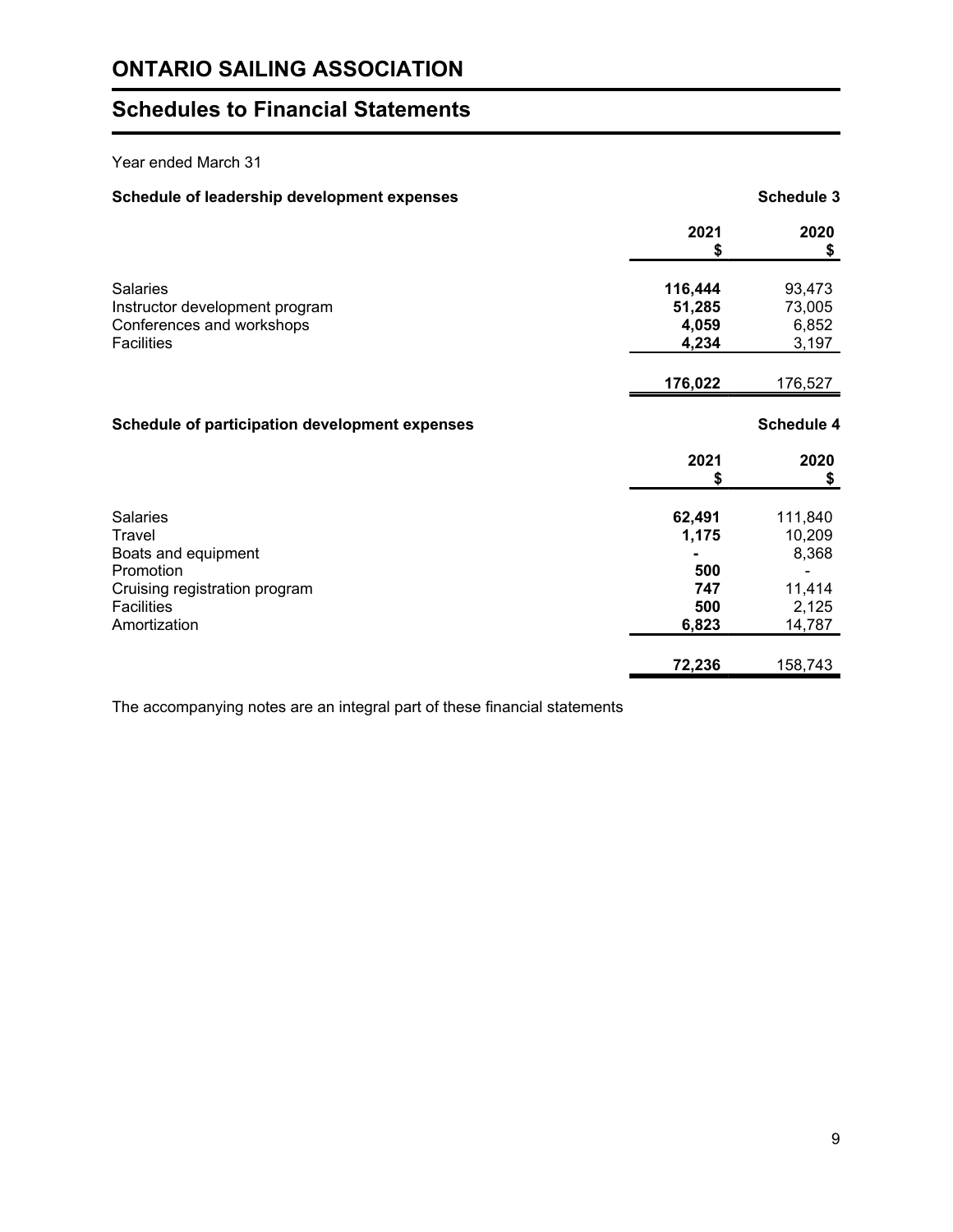### **Schedules to Financial Statements**

#### Year ended March 31

#### Schedule of athlete development expenses **Schedule 5** Schedule 5

|                      | 2021<br>S | 2020<br>\$ |
|----------------------|-----------|------------|
| <b>Salaries</b>      | 105,104   | 162,468    |
| Travel               | 9,299     | 51,967     |
|                      |           |            |
| Boats and equipment  | 9,073     | 10,293     |
| <b>Facilities</b>    | 2,208     | 2,297      |
| Amortization         | 31,194    | 29,098     |
| Paralympic training  | 6,980     | 26,415     |
| Georgian Bay Regatta |           | 15,003     |
|                      |           |            |
|                      | 163,858   | 297,541    |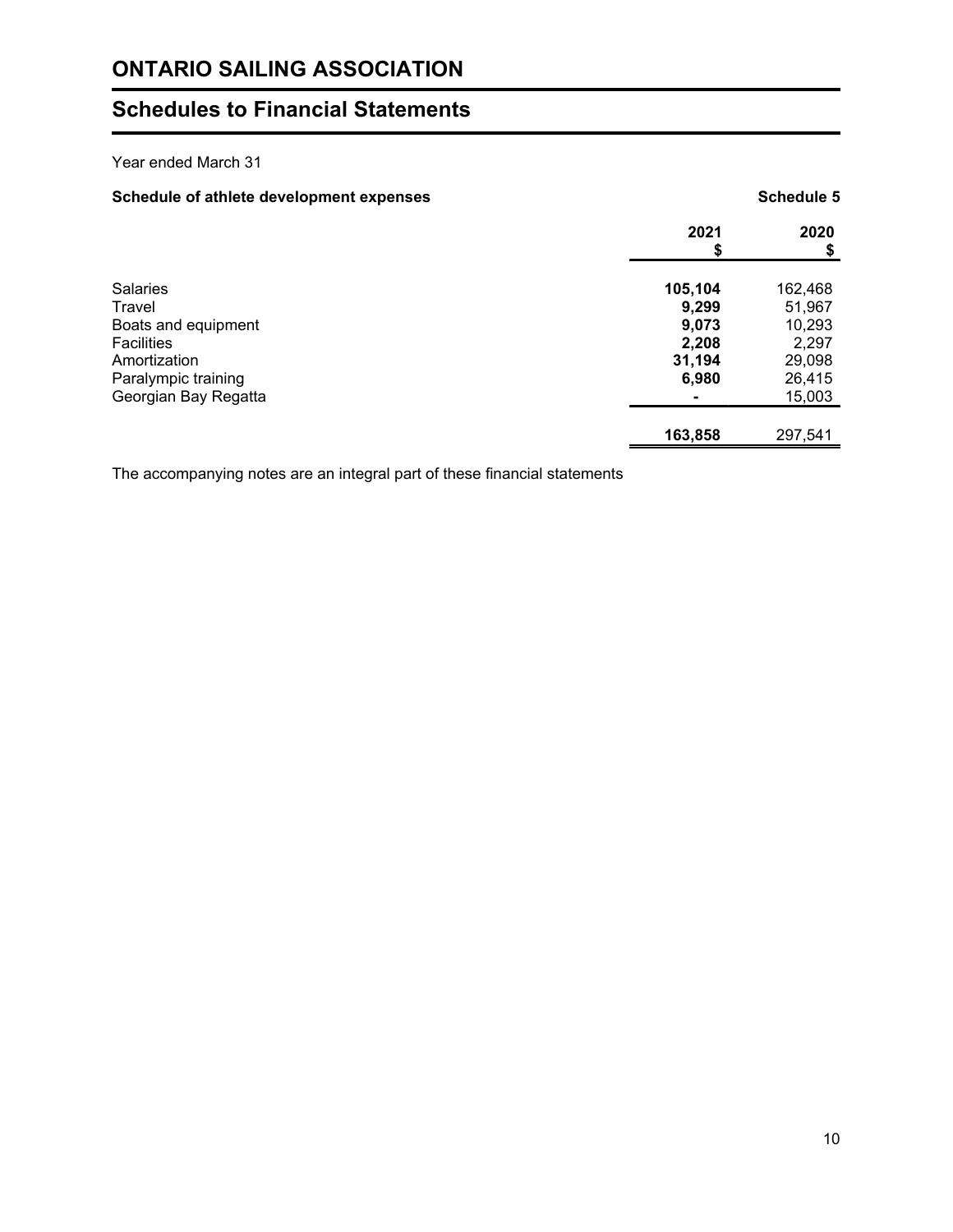### **Notes to Financial Statements**

March 31, 2021

#### **Nature of operations**

The Ontario Sailing Association ("Association") was incorporated without share capital under the laws of Ontario.

The objectives of the Association are to generate interest in sailing particularly among young people in the Province of Ontario, promote sailboat racing events and encourage boating skill development.

#### 1. **Significant accounting policies**

#### (a) **Restricted funds**

In 2010, the Association established the Hans Fogh Fund and the Alice Boston Fund. Contributions received by these restricted funds are invested separately as disclosed in note 4. Investment returns in the Hans Fogh Fund are to be used to support development of high performance athletes, coaches and officials in Ontario, as recommended by the Board of Directors and approved by the Fogh family. The Alice Boston Fund is to be used to support competitive sailing in the Sarnia area, as recommended by the Board of Directors and approved by the trustees as named by the Boston family. In 2016, the Association established the Council of Commodores Fund which is to be used to support the Council as approved by the Council.

#### (b) **Revenue recognition**

The Association follows the restricted fund method of accounting for contributions. Restricted contributions for which there is an appropriate restricted fund are recognized as revenue in the year. Unrestricted contributions are recognized as revenue of the operating fund when received or receivable if the amount to be received can be reasonably estimated and collection is reasonably assured.

#### (c) **Inventory**

Inventory is recorded at the lower of cost and net realizable value.

#### (d) **Capital assets**

Capital assets are recorded at cost. Contributed capital assets are recorded at fair market value at the date of contribution. The Association provides for amortization using the straight-line method at rates designed to amortize the cost of the capital assets over their estimated useful lives. The annual amortization rates are as follows:

| <b>Trailer building</b>           | - 10 years |
|-----------------------------------|------------|
| Furniture and fixtures            | - 7 years  |
| Leasehold improvements            | - 5 years  |
| Computer equipment                | - 3 years  |
| Safety boats, motors and trailers | - 5 years  |
| Sailboats                         | - 5 years  |
| Vehicles                          | - 5 years  |
| Website                           | - 3 years  |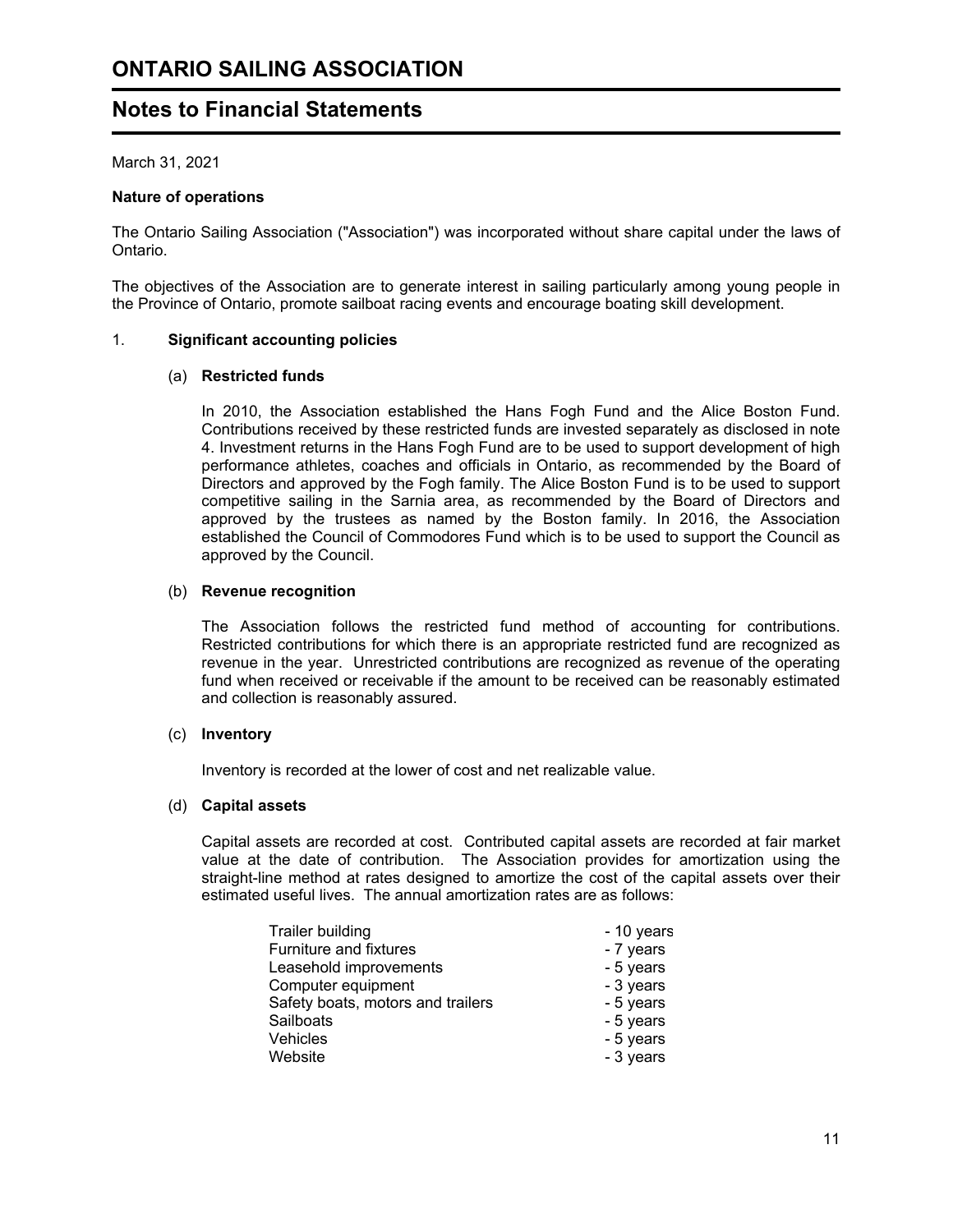### **Notes to Financial Statements (continued)**

March 31, 2021

#### 1. **Significant accounting policies (continued)**

#### (e) **Financial instruments**

#### (i) **Measurement of financial instruments**

The Association initially measures its financial assets and financial liabilities at fair value adjusted by, in the case of a financial instrument that will not be measured subsequently at fair value, the amount of transaction costs directly attributable to the instrument.

The Association subsequently measures its financial assets and financial liabilities at amortized cost.

Financial assets measured at amortized cost include cash, short-term investments and accounts receivable.

Financial liabilities measured at amortized cost include accounts payable and accrued liabilities and loan payable.

#### (ii) **Impairment**

Financial assets measured at amortized cost are tested for impairment when there are indicators of possible impairment. When a significant adverse change has occurred during the period in the expected timing or amount of future cash flows from the financial asset or group of assets, a write-down is recognized in the statements of revenues and expenses. The write down reflects the difference between the carrying amount and the higher of:

- the present value of the cash flows expected to be generated by the asset or group of assets;
- the amount that could be realized by selling the assets or group of assets;
- the net realizable value of any collateral held to secure repayment of the assets or group of assets.

When the events occurring after the impairment confirm that a reversal is necessary, the reversal is recognized in statements of revenues and expenses up to the amount of the previously recognized impairment.

#### (f) **Contributed services**

Volunteer time is contributed during the year to assist the Association in carrying out its sailing events and activities. Because of the difficulty of determining their fair market value, contributed services are not recognized in the financial statements.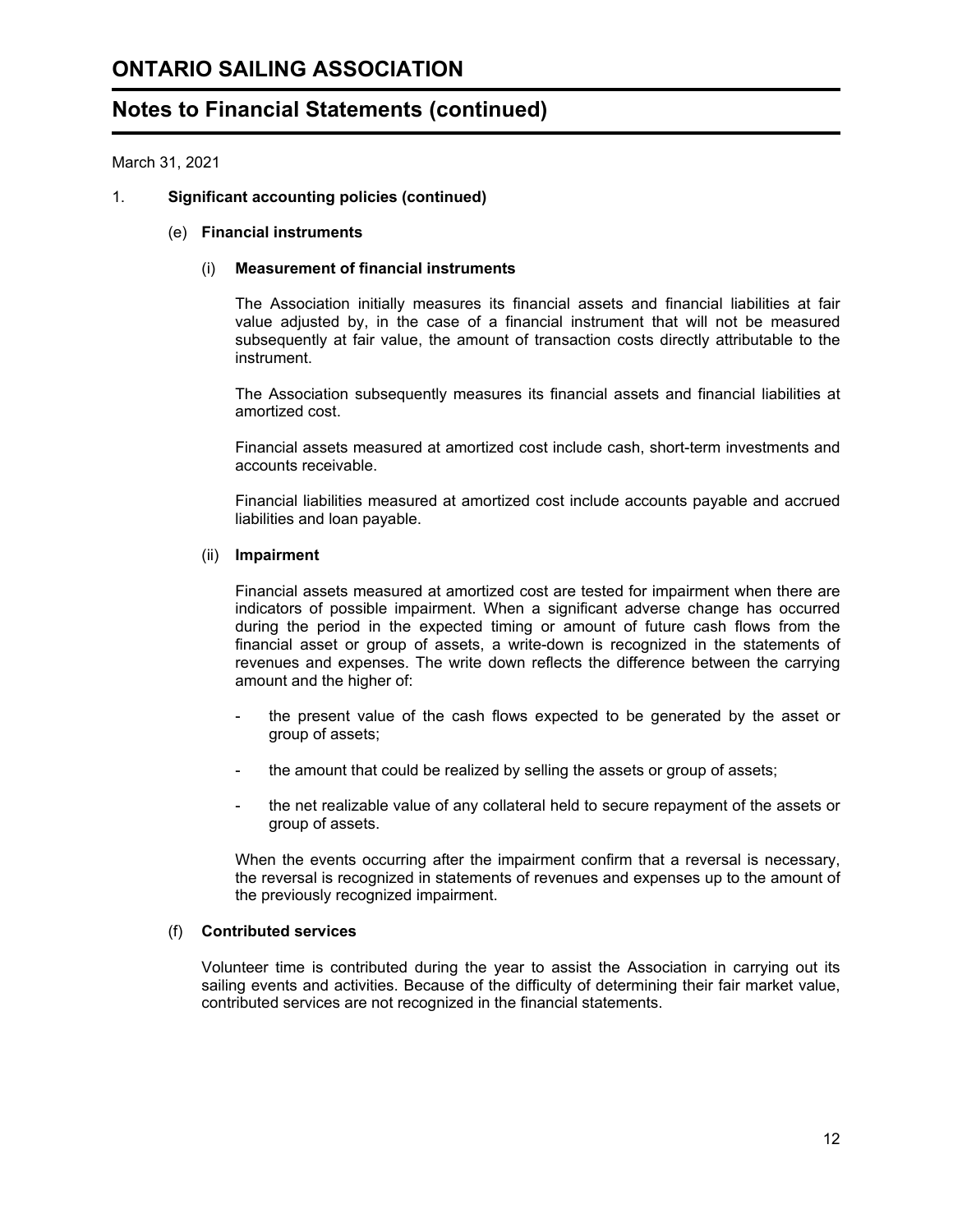### **Notes to Financial Statements (continued)**

March 31, 2021

#### 1. **Significant accounting policies (continued)**

#### (g) **Management estimates**

The preparation of financial statements in conformity with Canadian accounting standards for not-for-profit organizations requires management to make estimates and assumptions that affect the reported amounts of assets and liabilities and disclosures of contingent liabilities (if any) at the date of the financial statements and the reported amounts of revenue and expenses during the reporting period. Such estimates are periodically reviewed and any adjustments necessary are reported in operations in the period in which they become known. Actual results could differ from these estimates.

#### 2. **Financial instrument risk management**

Transactions in financial instruments may result in an entity assuming or transferring to another party one or more of the financial risks described below. The required disclosures provide information that assists users of financial statements in assessing the extent of risk related to the Organization's financial instruments.

The financial instruments of the Association and the nature of the risks to which these instruments may be subject are as follows:

|                                                                                                          |        |           | <b>Risks</b> |                           |  |
|----------------------------------------------------------------------------------------------------------|--------|-----------|--------------|---------------------------|--|
|                                                                                                          |        |           |              | Market risk               |  |
| Financial instrument                                                                                     | Credit | Liquidity | Currency     | Interest rate Other price |  |
| Cash and short term<br>investments<br>Accounts receivable<br>Accounts payable and accrued<br>liabilities | х<br>х | х<br>х    |              | х                         |  |
| Loan payable                                                                                             |        |           |              |                           |  |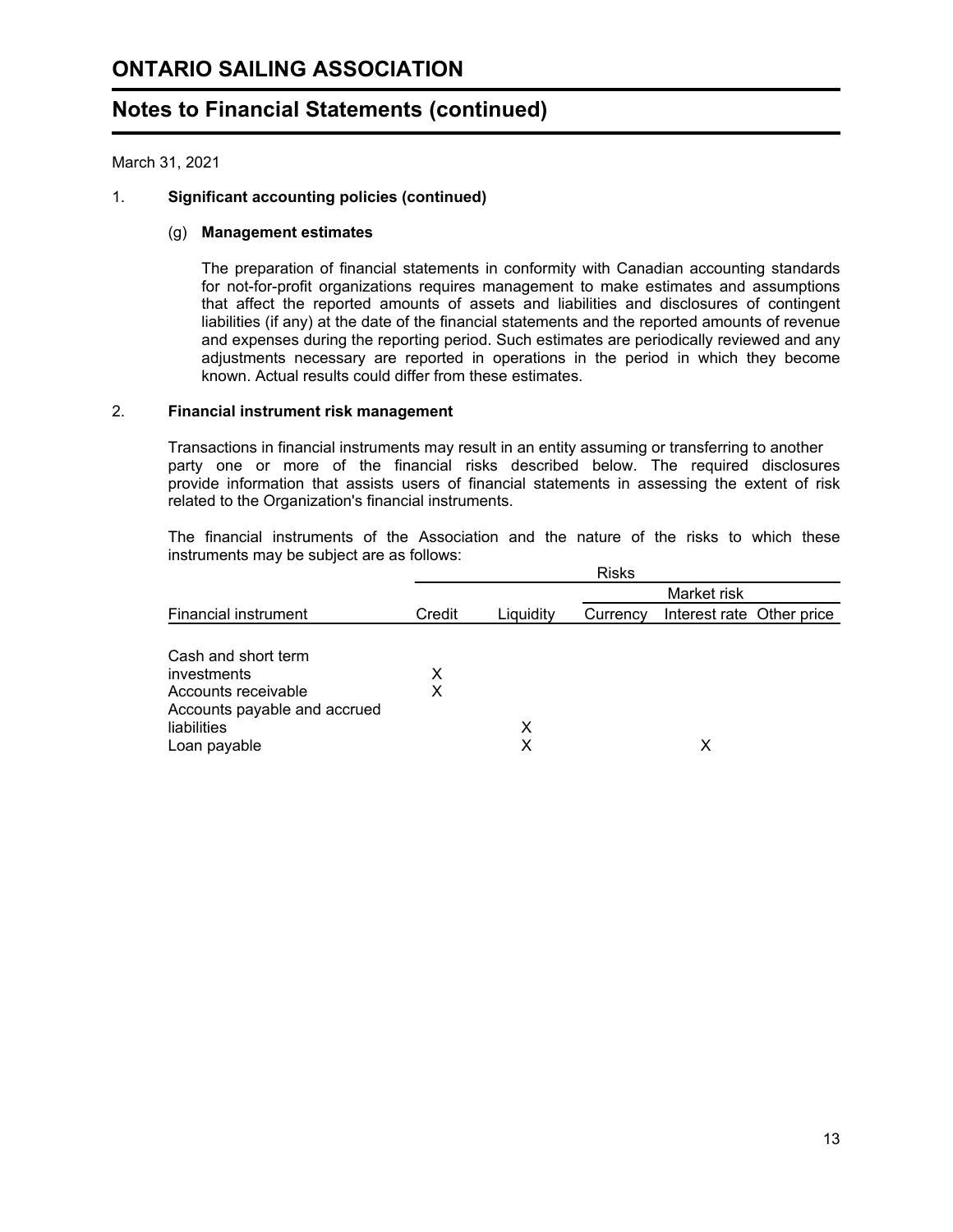March 31, 2021

#### 2. **Financial instrument risk management (continued)**

#### (a) **Credit risk**

The Association is exposed to credit risk resulting from the possibility that parties may default on their financial obligations, or if there is a concentration of transactions carried out with the same party, or if there is a concentration of financial obligations which have similar economic characteristics that could be similarly affected by changes in economic conditions, such that the Association could incur a financial loss. The Association does not hold directly any collateral as security for financial obligations of counterparties.

The maximum exposures of the Association to credit risk are as follows:

|                                                        | 2021              | 2020               |
|--------------------------------------------------------|-------------------|--------------------|
| Cash and short term investments<br>Accounts receivable | 663.019<br>83.672 | 478,517<br>126,146 |
|                                                        | 746.691           | 604,663            |

Credit risk associated with cash and short term investments is minimized substantially by ensuring that these assets are invested in financial obligations of major financial institutions that have been accorded investment grade ratings by a primary rating agency. An ongoing review is performed to evaluate changes in the status of the issuers of securities authorized for investment under the investment policy of the Association.

Credit risk associated with accounts receivable is reduced by monitoring member accounts receivable.

#### (b) **Liquidity risk**

Liquidity risk is the risk that the Association cannot repay its obligations when they become due to its creditors. The Association has liquidity risk in accounts payable and accrued liabilities of \$31,383 (2020 - \$127,570) and loan payable of \$40,000 (2020 - \$nil).

The Association reduces its exposure to liquidity risk by preparing and monitoring detailed forecasts of cash flows from operations, anticipating investing and financing activities and holding assets that can be readily converted into cash.

#### (c) **Changes in risk**

The Association's liquidity and interest rate risk exposure increased from that of the prior year due to the new loan payable.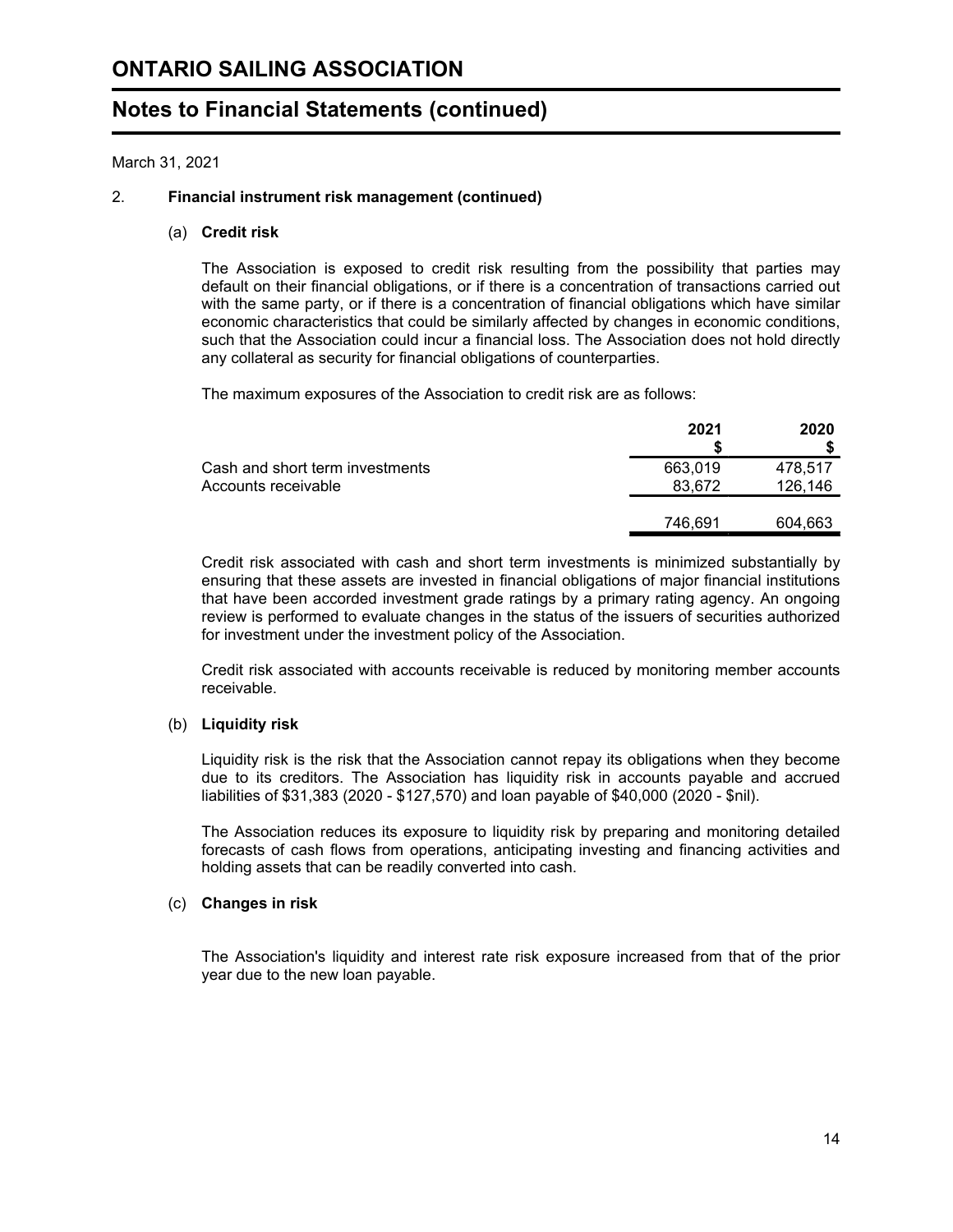#### March 31, 2021

#### 3. **Cash and short term investments**

|                                                   | 2021    | 2020    |
|---------------------------------------------------|---------|---------|
| Cash                                              | 309,679 | 25.718  |
| Short-term investments - maturing within one year | 353,340 | 347,834 |
| Short-term investments - maturing after one year  |         | 104,965 |
|                                                   |         |         |
|                                                   | 663,019 | 478,517 |

Short-term investments are being held through Scotia Securities Inc. in separate accounts and consist of cash and guaranteed investment certificates maturing within the next year. Interest on the guaranteed investment certificates is 1.25%.

#### 4. **Restricted investments**

|                                                  | 2021    | 2020    |
|--------------------------------------------------|---------|---------|
| Restricted investments - General Restricted Fund | 50      | 50      |
| Restricted investments - Hans Fogh Fund          | 66,753  | 66.351  |
| Restricted investments - Alice Boston Fund       | 18,503  | 18,270  |
| Restricted investments - Council of Commodores   | 44,838  | 35,628  |
|                                                  | 130.144 | 120.299 |

The restricted investments are being held through Scotia Securities Inc. in separate accounts and consist of cash.

The investments are recorded as non-current assets given the underlying contributions are to be used solely in accordance with restrictions stipulated by the related funds and are not available to fund general operations as disclosed in note 1(a).

#### 5. **Capital assets**

|                                   |           |                                    | 2021       |
|-----------------------------------|-----------|------------------------------------|------------|
|                                   | Cost<br>S | <b>Accumulated</b><br>Amortization | <b>Net</b> |
| Leasehold improvements            | 37,635    | 22,289                             | 15,346     |
| Computer equipment                | 45.921    | 38.719                             | 7,202      |
| Furniture and fixtures            | 8,652     | 7.461                              | 1.191      |
| Safety boats, motors and trailers | 255,216   | 190,102                            | 65.114     |
| <b>Sailboats</b>                  | 111,213   | 97,378                             | 13,835     |
| <b>Vehicles</b>                   | 144.656   | 93.230                             | 51,426     |
| Website                           | 13,000    | 7,033                              | 5,967      |
|                                   | 616,293   | 456,212                            | 160,081    |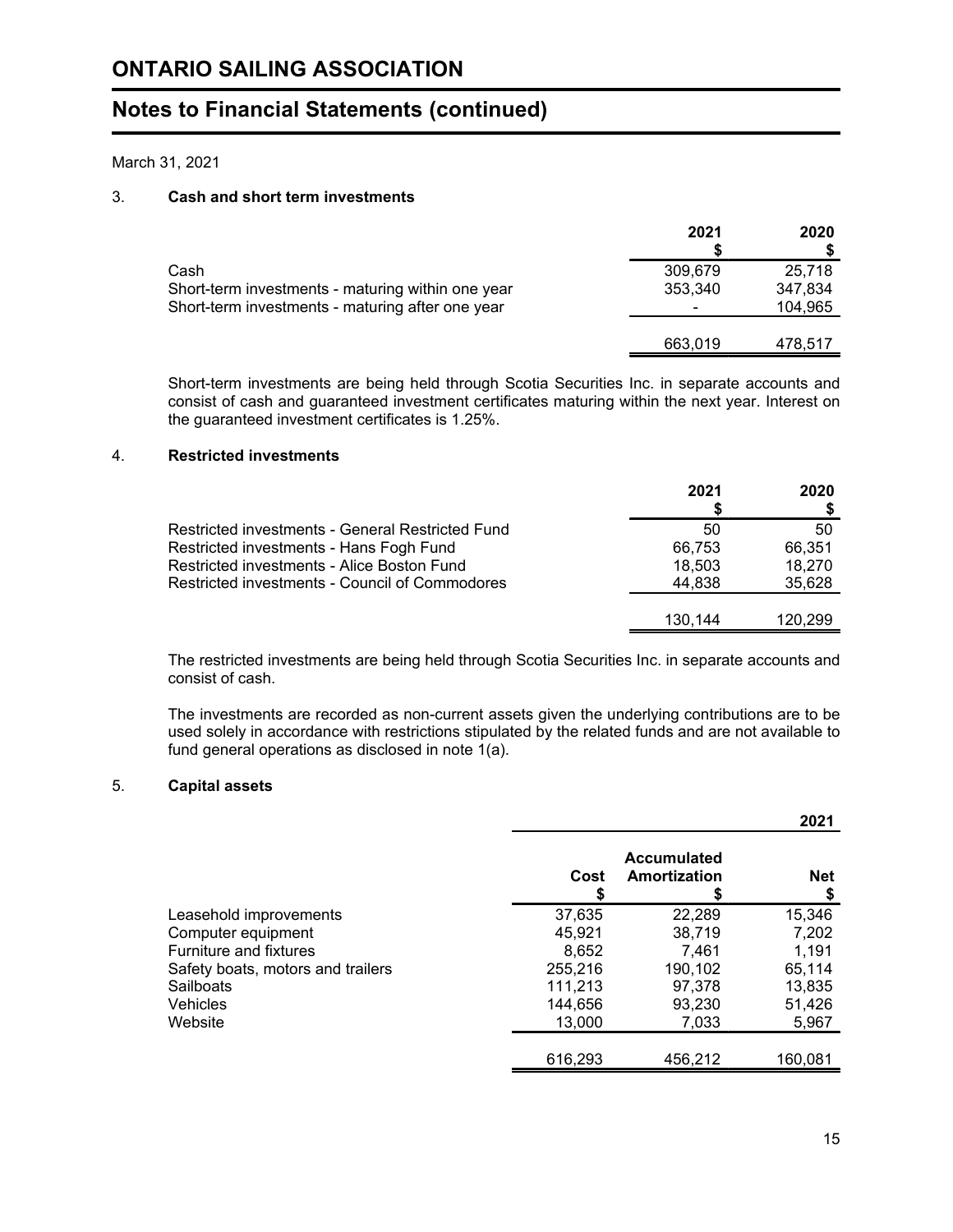March 31, 2021

#### 5. **Capital assets (continued)**

|                                   |         |                                    | ZUZU             |
|-----------------------------------|---------|------------------------------------|------------------|
|                                   | Cost    | <b>Accumulated</b><br>Amortization | <b>Net</b><br>\$ |
| Leasehold improvements            | 37,635  | 19,174                             | 18,461           |
| Computer equipment                | 39.254  | 34,317                             | 4,937            |
| Furniture and fixtures            | 7,370   | 6.317                              | 1,053            |
| Safety boats, motors and trailers | 263,670 | 174,627                            | 89,042           |
| <b>Sailboats</b>                  | 111,213 | 91,000                             | 20,213           |
| Vehicles                          | 144,656 | 66,969                             | 77,687           |
| Website                           | 10,100  | 4,183                              | 5,917            |
|                                   | 613,898 | 396,588                            | 217,310          |

#### 6. **Deferred revenue**

Deferred revenue consists of the following:

i) Program and membership fees in the amount of \$145,191 (2020- \$125,839) paid in advance, which will be realized in the following fiscal year.

ii) Restricted contributions in the amount of \$4,676 (2020 - \$4,676) to be recorded as revenue in the year in which the related expenses are incurred.

iii) Capital contributions in the amount of \$48,914 (2020 - \$66,080) to be recorded as revenue over the same period and rate as the amortization on the capital assets the grants were used to purchase.

#### 7. **Income taxes**

As the Association is a not-for-profit organization, it is not subject to income taxes.

#### 8. **Ministry of Tourism, Culture and Sport**

The Association receives funding under the Ontario Amateur Sport Fund from the Ministry of Tourism, Culture and Sport to aid in the delivery of programs that support athletes, coaches, officials and volunteers. In 2020, the Association received and recognized revenues of \$243,408 (2020 - \$243,408) across various programs.

The Association also received \$103,898 (2020 - \$nil) in COVID-19 emergency support funding from the Ministry to help maintain ongoing operations and to support the return of sport once it is safe to do so. This amount is included in revenue under Administration.

**2020**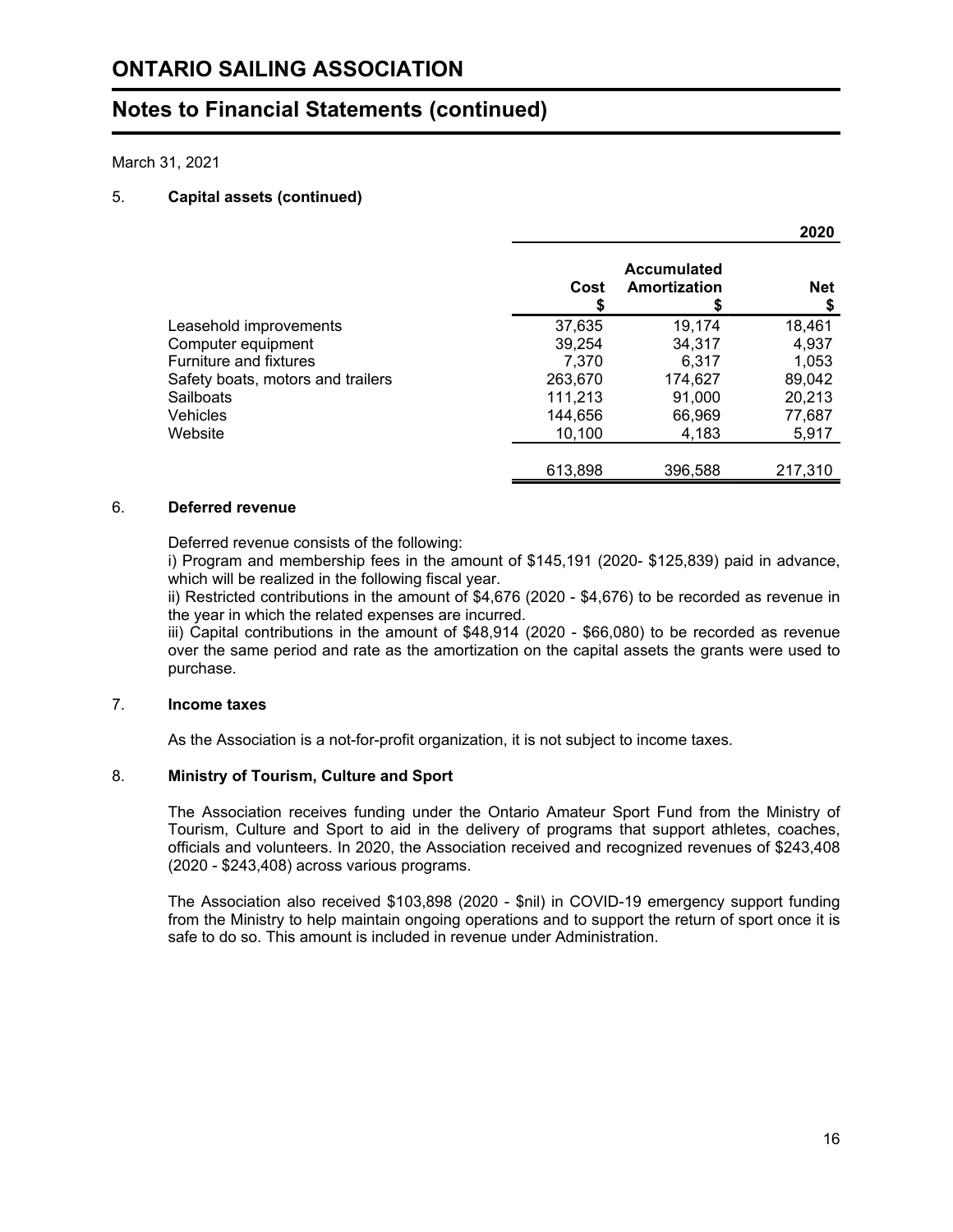March 31, 2021

#### 9. **Commitments**

During 2019 the Association signed a lease renewal agreement to lease office premises effective September 1, 2019 to August 31, 2024. Minimum lease payments are as follows:

| Year ending March 31 | æ      |
|----------------------|--------|
| 2022                 | 26,786 |
| 2023                 | 27,025 |
| 2024                 | 27,025 |
| 2025                 | 11,260 |
|                      |        |
|                      | 92,096 |

#### 10. **Impact of global pandemic and government assistance**

The global pandemic of the virus known as COVID-19 has led the Canadian Federal government, as well as provincial and local governments, to impose measures, such as restricting foreign travel, mandating self-isolations and physical distancing and closing non-essential businesses. Because of the high level of uncertainty related to the outcome of this pandemic, it is difficult to estimate the financial effect on the Association. As such, no adjustments have been made in the financial statements as a result of these events.

During the year, the Association received the following government assistance as a result of COVID-19:

#### **Canada Emergency Wage Subsidy ("CEWS")**

The CEWS provides a subsidy of up to 75% of eligible remuneration, paid by the Company, to each eligible employee – up to a pre-determined maximum per period. Included in government assistance is \$164,803 (2020 - \$nil) of CEWS funding recognized during the year. The assistance received under the CEWS program is not subject to any specific future terms or conditions; however, the Canadian Revenue Agency may require additional reporting in a future period to verify the Association's eligibility and compliance with terms and conditions.

#### **Canada Emergency Benefit Account ("CEBA")**

The Association received loans under the Canadian Emergency Benefit Account program, totalling \$40,000 for the payment of non-deferrable expenses. During the initial term ending December 31, 2022, the Association is not required to repay any portion of the loan and no interest shall accrue. If the Association repays 75% of the loan by December 31, 2022, the remainder of the loan is eligible to be forgiven if certain terms and conditions are met. If the Association does not repay the loan by December 31, 2022, the loan will bear interest at a rate of 5% per annum and be subject to negotiated repayment terms at that time.